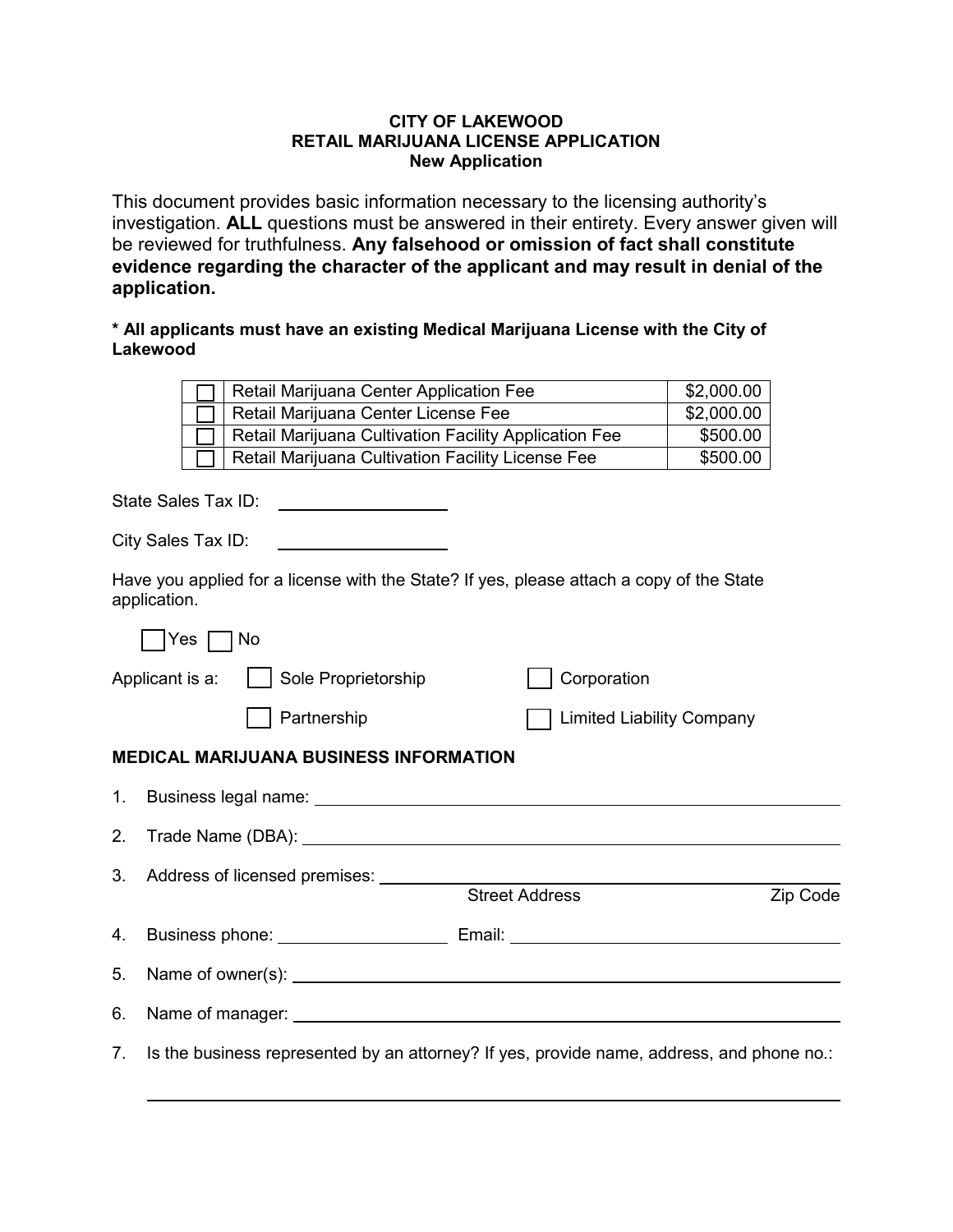## **RETAIL MARIJUANA BUSINESS INFORMATION**

## 8. **SOLE PROPRIETORSHIP INFORMATION**

If a sole proprietorship, provide name, address, and birth date of proprietor:

## 9. **PARTNERSHIP INFORMATION**

 $\overline{\phantom{a}}$ 

 $\overline{\phantom{a}}$ 

If a partnership, identify all partners with a financial interest in this business (attach additional pages if necessary).

| <b>Full Name</b> | <b>DOB</b> | Complete Address (street name, city,<br>state, and zip) | General or<br>Limited | $\%$ |
|------------------|------------|---------------------------------------------------------|-----------------------|------|
|                  |            |                                                         |                       |      |
|                  |            |                                                         |                       |      |
|                  |            |                                                         |                       |      |
|                  |            |                                                         |                       |      |
|                  |            |                                                         |                       |      |

## 10. **CORPORATION INFORMATION**

If a corporation, provide the following information:

Name and date of incorporation:

Names, addresses, and dates of birth of:

President:

Vice-President:

Treasurer: University of the set of the set of the set of the set of the set of the set of the set of the set of the set of the set of the set of the set of the set of the set of the set of the set of the set of the set of

Secretary:

Director(s): <u>example</u> and the contract of the contract of the contract of the contract of the contract of the contract of the contract of the contract of the contract of the contract of the contract of the contract of the

 $\overline{\phantom{a}}$ 

 $\overline{a}$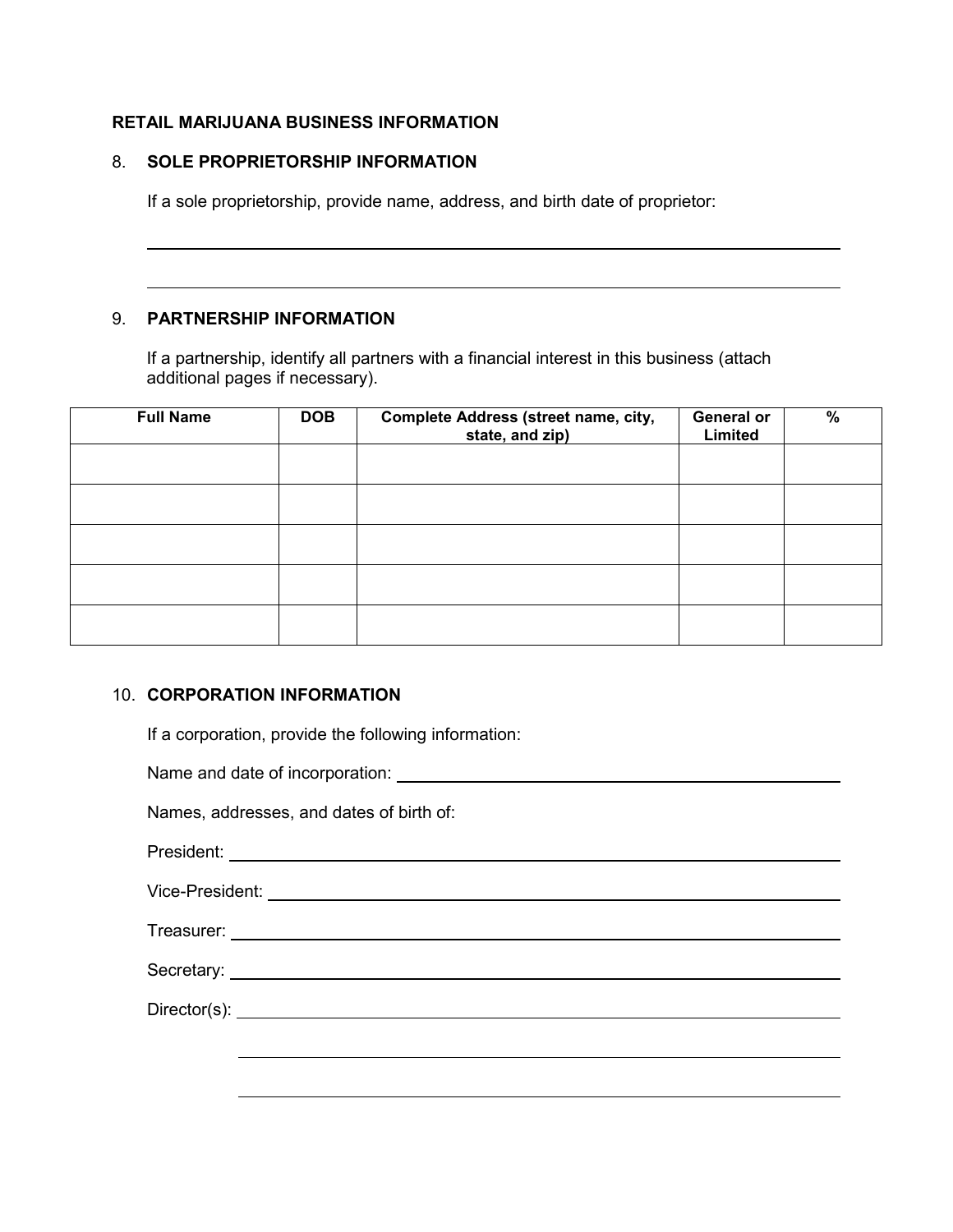## Identify all stockholders (attach additional pages if necessary):

| <b>Full Name</b>                           | <b>DOB</b> | Complete Address (street name, city, state,<br>and zip) | $\%$ |
|--------------------------------------------|------------|---------------------------------------------------------|------|
|                                            |            |                                                         |      |
|                                            |            |                                                         |      |
|                                            |            |                                                         |      |
|                                            |            |                                                         |      |
| Does the business have a registered agent? |            | Yes<br><b>No</b>                                        |      |
| If yes, provide the following information: |            | Name                                                    |      |
|                                            |            |                                                         |      |
| <b>Street Address</b>                      |            | Zip Code<br>City & State                                |      |

## 11. **LIMITED LIABILITY COMPANY (LLC) INFORMATION**

If limited liability company, provide name and date of formation:

Identify all members with a financial interest in this business (attach additional pages if necessary).

| <b>Full Name</b>                           | <b>DOB</b> | Complete Address (street name, city, state,<br>and zip) | $\%$ |
|--------------------------------------------|------------|---------------------------------------------------------|------|
|                                            |            |                                                         |      |
|                                            |            |                                                         |      |
|                                            |            |                                                         |      |
|                                            |            |                                                         |      |
| Does the business have a registered agent? |            | Yes<br>No                                               |      |
| If yes, provide the following information: |            | Name                                                    |      |

| <b>Street Address</b> |
|-----------------------|

 $\overline{a}$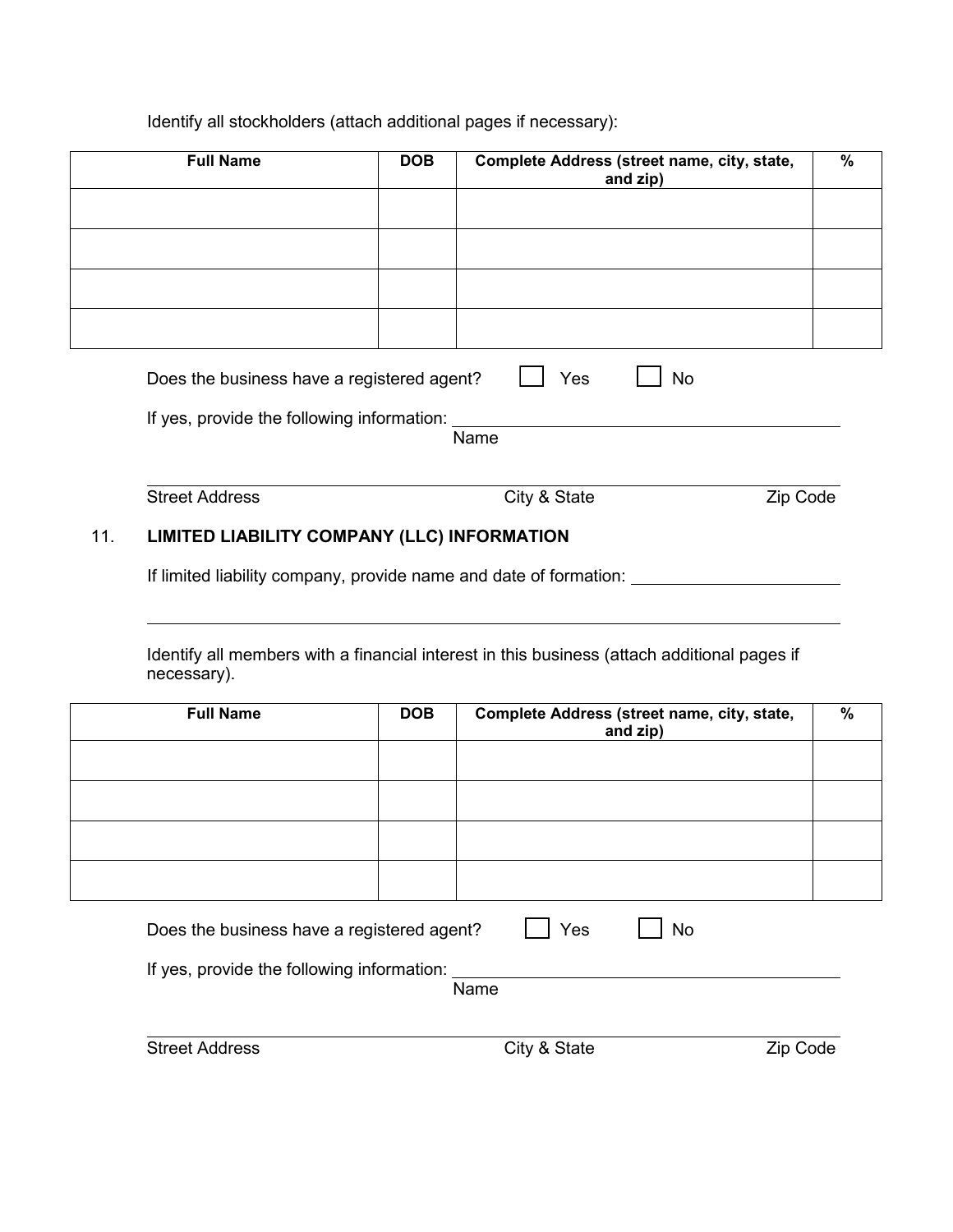## 12. **FINANCIAL INFORMATION**

| <b>Source</b> | Address (street name, city, state & zip) | <b>Amount</b> | <b>Collateral</b> |
|---------------|------------------------------------------|---------------|-------------------|
|               |                                          |               |                   |
|               |                                          |               |                   |
|               |                                          |               |                   |
|               |                                          |               |                   |
|               |                                          |               |                   |
|               |                                          |               |                   |
|               |                                          |               |                   |
|               |                                          |               |                   |

a. Complete the following for all business loans (attach copies of all loan agreements):

# b. Complete the following for all business accounts for this business:

| <b>Bank</b> | Bank Address (street name, city, state & zip) | <b>Account</b><br><b>Number</b> | <b>Authorized</b><br><b>Signatories</b> |
|-------------|-----------------------------------------------|---------------------------------|-----------------------------------------|
|             |                                               |                                 |                                         |
|             |                                               |                                 |                                         |
|             |                                               |                                 |                                         |
|             |                                               |                                 |                                         |

c. Cash to be invested, if applicable:

d. State additional investment costs, if applicable:

## 13. **PROPERTY INFORMATION**

- a. Is the building owned or leased?  $\Box$  Owned  $\Box$  Leased
- b. If leased, provide name and **complete** address of building owner: Name

| <b>Street Address</b>                                          | City & State  | Zip Code |
|----------------------------------------------------------------|---------------|----------|
| c. Is the land owned or lease? $\vert$ $\vert$ Owned $\vert$   | <b>Leased</b> |          |
| d. If leased, provide name and complete address of land owner: | Name          |          |
| <b>Street Address</b>                                          | City & State  | Zip Code |